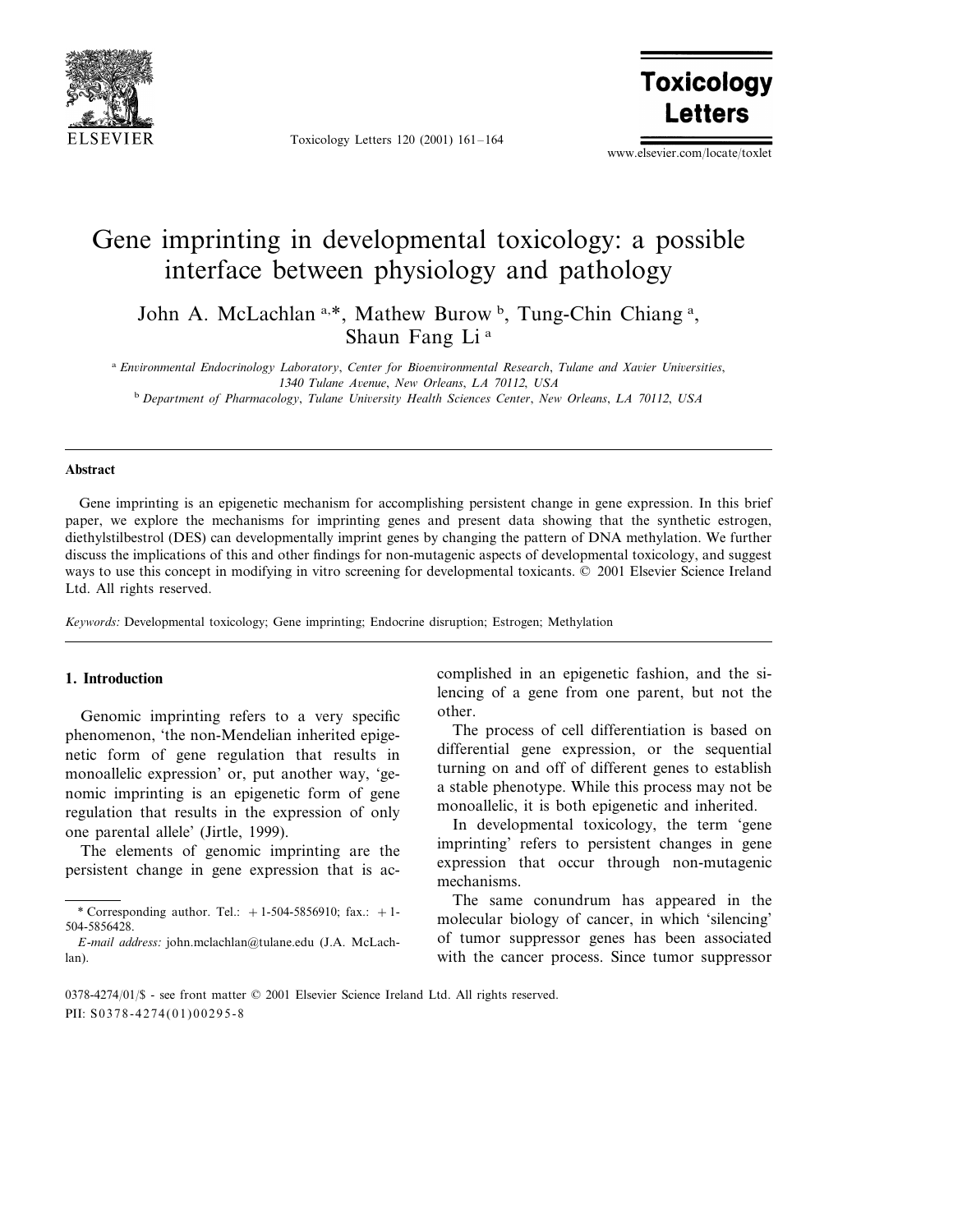genes are, in many cases, genomically imprinted monoallelic genes, the process fits the specific definition. However, in cases where the neoplastic transformation process involves persistent activation or repression of non-genomically imprinted monoallelic genes, the term 'gene imprinting' is useful.

#### **2. Hormonal carcinogenesis**

The terminology is especially useful when considering mechanisms of hormonal carcinogenesis. It is well known that treatment of various species, including humans, with exogenous estrogen is associated with tumors in different organs (Hertz, 1976). Estrogens have been largely assumed to function in the tumorigenic process as a secondary stimulus or promoter. This is, to a large extent, due to the fact that there is a paucity of evidence that estrogens or estrogenic chemicals are point mutagens (Degen and Metzler, 1987). In spite of the failure to demonstrate conclusively that estrogenic chemicals, unlike other carcinogenic chemicals, neither form covalent adducts to DNA, nor induce structural DNA mutations, it has been shown that estrogens of various structures and biological potencies can function as carcinogens. This evidence includes neoplastic transformation of cells in culture in the absence of enhanced cell proliferation (Barrett et al., 1981; McLachlan et al., 1982; Tsutsui et al., 1983); carcinogenic effects in the adult hamster kidney (Li and Li, 1990); and in the neonatal mouse (Newbold et al., 1990) and hamster (Leavitt et al., 1981) uterus.

Estrogens are considered reversible cellular signals. Administration of estrogen to an ovariectomized mouse results in organ growth, cell proliferation and target gene expression in the uterus (Nelson et al., 1991). When estrogen is withdrawn, uterine size and weight, as well as expression of estrogen-regulated genes, returns to close to the unstimulated state.

On the other hand, when estrogens are given to newborn mice, at least one gene under estrogen control is expressed persistently, even in the absence of estrogen (Nelson et al., 1994).

The estrogen treatment that results in persistent expression of lactotransferrin also results in epithelial cancers of the uterus in a majority of the mice (Newbold et al., 1990). This leads to the question, 'How does a reversible signal become irreversible in the absence of detectable gene mutation?'

As described earlier, during the process of cell differentiation, genes are differentially turned on or off. For the most part, a key event in establishing the pattern of gene expression in a cell is the methylation or demethylation of the gene's regulatory elements.

#### **3. Effects of diethylstilbestrol (DES)**

Thus, we have studied the methylation pattern of the promoter of the lactoferrin gene in mice treated developmentally with DES (a treatment resulting in persistent expression of lactotransferrin and epithelial cancers in the uterus). The pattern of DNA methylation in developmentally treated mice was compared to those treated as adults (neither persistent gene expression, nor cancers are seen in the uterus after treatment as adults).

Five CpG sites available for methylation occur in a region upstream from the ERE (estrogen response element) in the mouse lactotransferrin promoter. In the developmentally estrogenized mouse, two sites remain unmethylated, while in the corresponding control, only one CpG site remains unmethylated (Li et al., 1997). It has been shown previously that a one base pair change in methylation pattern can have a strong effect on expression of the gene (Yokomori et al., 1995).

Adult mice treated with the same dose of DES for the same time did not have a change in the DNA methylation pattern of the lactotransferrin gene. This is consistent with the inability of such treatment in the adult to persistently change expression of the gene.

The altered methylation pattern associated with estrogen treatment during differentiation of uterine epithelial cells provides a mechanism for irreversible expression of a normally reversible signal or provides one possible route for the change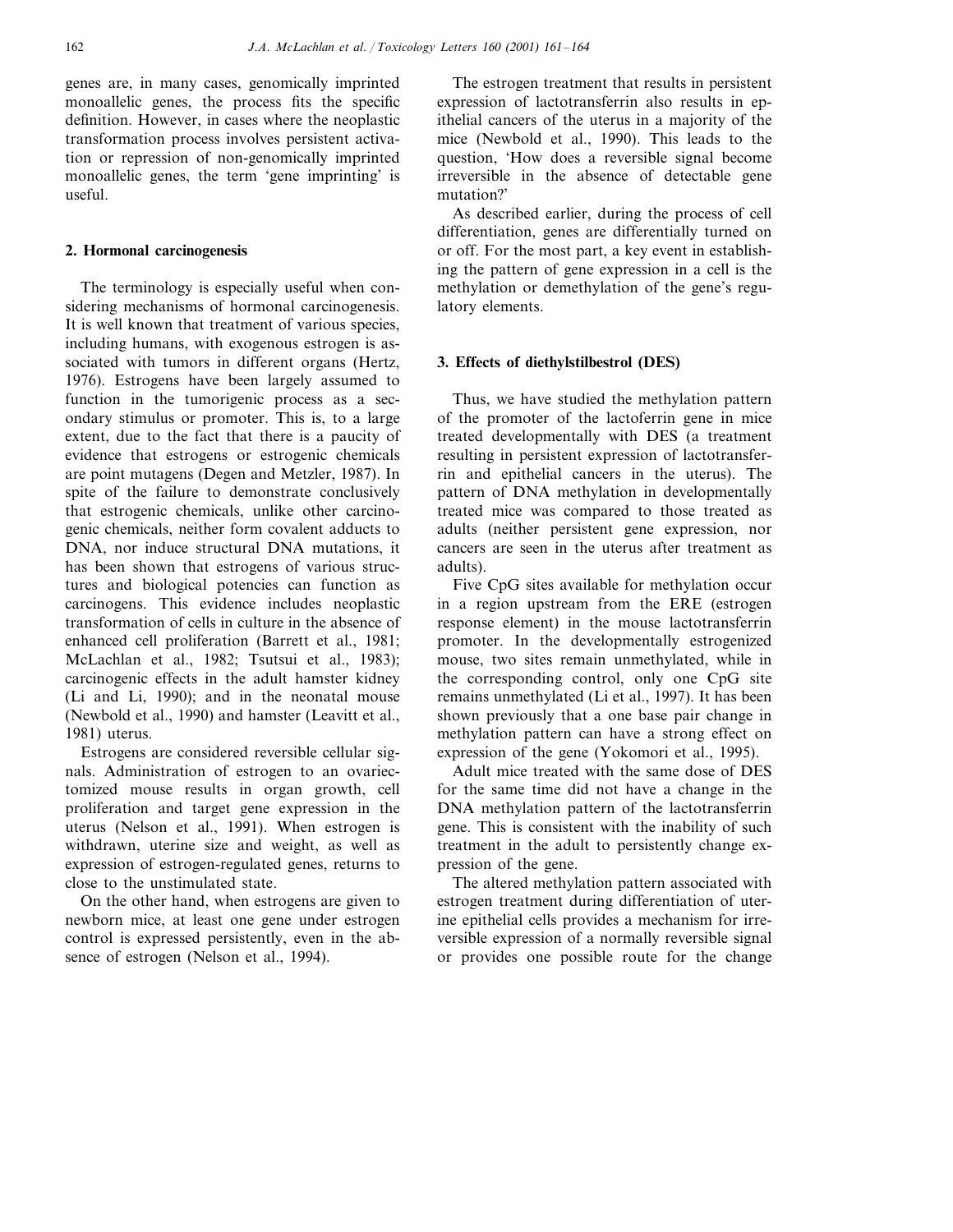from epigenetic to genetic in hormonal carcinogenesis.

## **4. Estrogens and gene imprinting in carcinogenesis**

The generalization of this mechanism to hormonal carcinogenesis requires studies on methylation and expression of different genes that are important to cell differentiation or proliferation. It has been shown that breast cancer cells have silenced genes that function as tumor suppressor genes and that the silencing is a function of altered methylation (Ferguson et al., 2000). It is not known whether estrogens play any role in the methylation or demethylation of these genes.

In fact, very little is known regarding the role of estrogens or other hormones in gene imprinting. A case can be made, however, that estrogenassociated signaling pathways may contribute to DNA methylation or demethylation.

For example, we earlier showed that estrogenlike effects were induced in uterine cells in culture (Tomooka et al., 1986) or in the mouse uterus in vivo (Nelson et al., 1991) by epidermal growth factor (EGF). Subsequently, we demonstrated that the EGF signal required the presence of a functioning estrogen receptor alpha  $(ER\alpha)$  in cell culture for the expression of the growth factor effect (Ignar-Trowbridge et al., 1992). This study was subsequently confirmed in mice lacking the ER $\alpha$  gene (Curtis et al., 1996).

### **5. Regulation of imprinting**

The demonstration of cross talk between membrane receptors and steroid hormone receptors has also been shown for insulin-like growth factor 1 (IGF-1) and ER (estrogen receptor), dopamine and PR (progesterone receptor), and both IGF-1 and EGF (epidermal growth factor) and ER in cell culture. Studies of receptor cross talk have established ER as an important signal transduction molecule in peptide hormone signaling systems. We have recently obtained additional evidence for this signaling convergence by showing that the cell survival pathway associated with PI (phoshatidylinositol) 3-kinase and protein kinase B (Akt) also requires a functioning ER for its action (Burow et al., submitted). Thus, pathways involved in cell proliferation, differentiation and survival apparently converge on the ER.

Finally, it has been shown previously that both EGF and estrogen increase the levels of c-fos and c-jun in target cells or tissues (Kamiya et al., 1996). The response of the immediate early genes to estrogen also proceeds, apparently, via an ER. In the case of developmental estrogenization, c-fos and c-jun were persistently expressed. Recently, a demonstration that cells constitutively over-expressing c-fos upregulated cytosine methyltransferase, the enzyme involved in DNA methylation, suggested to the authors that c-fos may be one regulator of the process.

#### **6. Conclusions**

In summary, we suggest a mechanism whereby estrogen, either directly or through related signaling pathways, plays a role in programming or imprinting genes involved in cell proliferation, differentiation or survival. Further, the genes are either persistently over- or under-expressed, or they will respond atypically to a later cue, such as another hormone, leading to altered cell function and ultimately disease. Given that the process of gene imprinting is a normal one seen in cell differentiation and genomic allelic silencing, one may speculate that, for estrogens or estrogenic chemicals, the distinction between physiology and pathology is blurred.

#### **References**

- Barrett, J.C., Wong, A., McLachlan, J.A., 1981. Diethylstilbestrol induces neoplastic transformation without measurable gene mutation at two loci. Science 212, 1402–1404.
- Burow, M.E., Duong, B., Alam, J., Elliot, S., Beckman, B.S., and McLachlan, J.A., 2000. Estrogen receptor is a permissive factor in PI3K/Akt associated cell survival, (submitted).
- Curtis, S.W., Washburn, T., Sewall, C., DiAugustine, R., Lindzey, J., Couse, J.F., Korach, K.S., 1996. Physiological